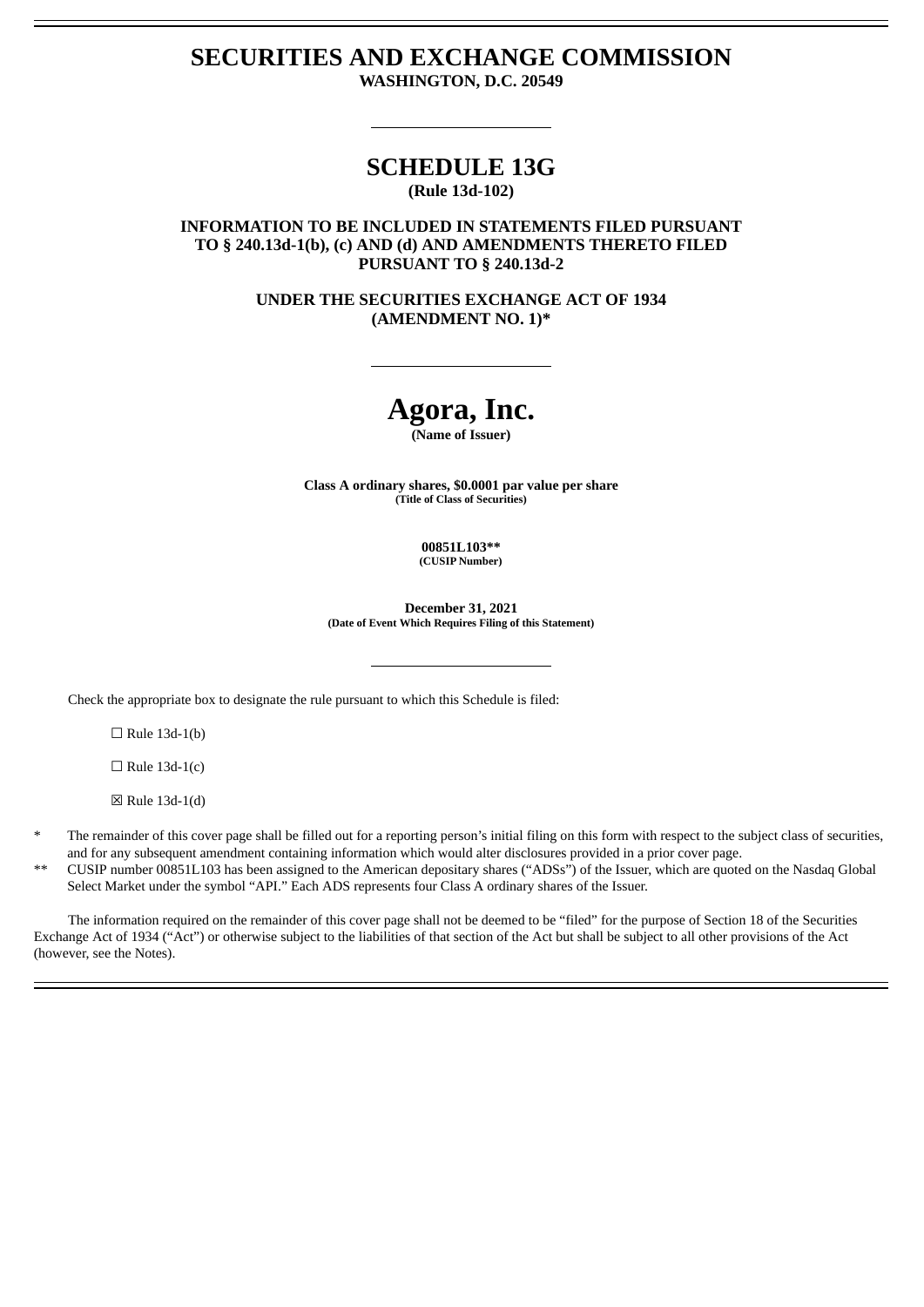| 1  | Name of Reporting Person                                         |                |                                                                |  |  |  |  |  |
|----|------------------------------------------------------------------|----------------|----------------------------------------------------------------|--|--|--|--|--|
|    | Shunwei Technology II Limited                                    |                |                                                                |  |  |  |  |  |
| 2  | (a) $\Box$                                                       |                | Check the Appropriate Box if a Member of a Group<br>(b) $\Box$ |  |  |  |  |  |
| 3  | <b>SEC Use Only</b>                                              |                |                                                                |  |  |  |  |  |
|    |                                                                  |                |                                                                |  |  |  |  |  |
| 4  |                                                                  |                | Citizenship or Place of Organization                           |  |  |  |  |  |
|    |                                                                  |                | <b>British Virgin Islands</b>                                  |  |  |  |  |  |
|    |                                                                  | 5              | <b>Sole Voting Power</b>                                       |  |  |  |  |  |
|    | Number of                                                        |                | 18,005,908 (1)                                                 |  |  |  |  |  |
|    | <b>Shares</b>                                                    | 6              | <b>Shared Voting Power</b>                                     |  |  |  |  |  |
|    | Beneficially<br>Owned by                                         |                | $\bf{0}$                                                       |  |  |  |  |  |
|    | Each<br>Reporting                                                | $\overline{7}$ | <b>Sole Dispositive Power</b>                                  |  |  |  |  |  |
|    | Person                                                           |                | 18,005,908 (1)                                                 |  |  |  |  |  |
|    | With                                                             | 8              | <b>Shared Dispositive Power</b>                                |  |  |  |  |  |
|    |                                                                  |                | $\mathbf{0}$                                                   |  |  |  |  |  |
| 9  |                                                                  |                | Aggregate Amount Beneficially Owned by Each Reporting Person   |  |  |  |  |  |
|    | 18,005,908 (1)                                                   |                |                                                                |  |  |  |  |  |
| 10 | Check if the Aggregate Amount in Row (9) Excludes Certain Shares |                |                                                                |  |  |  |  |  |
|    | $\Box$                                                           |                |                                                                |  |  |  |  |  |
| 11 |                                                                  |                | Percent of Class Represented by Amount in Row (9)              |  |  |  |  |  |
|    | 3.9%(2) (or 0.9%(2) of the aggregate voting power)               |                |                                                                |  |  |  |  |  |
| 12 |                                                                  |                | <b>Type of Reporting Person</b>                                |  |  |  |  |  |
|    | CO                                                               |                |                                                                |  |  |  |  |  |

(1) Represents 18,005,908 Class A ordinary shares held by Shunwei Technology II Limited.

(2) The beneficial ownership percentage is calculated based on 463,482,562 ordinary shares of the Issuer as a single class, being the sum of (i) 387,302,624 Class A ordinary shares issued and outstanding as of March 2, 2021, and (ii) 76,179,938 Class B ordinary shares issued and outstanding as of March 2, 2021, assuming conversion of all Class B ordinary shares into Class A ordinary shares, as reported on the Issuer's Form 20-F filed with the Securities and Exchange Commission on March 26, 2021. The voting power of the shares beneficially owned represented 0.9% of the total outstanding voting power.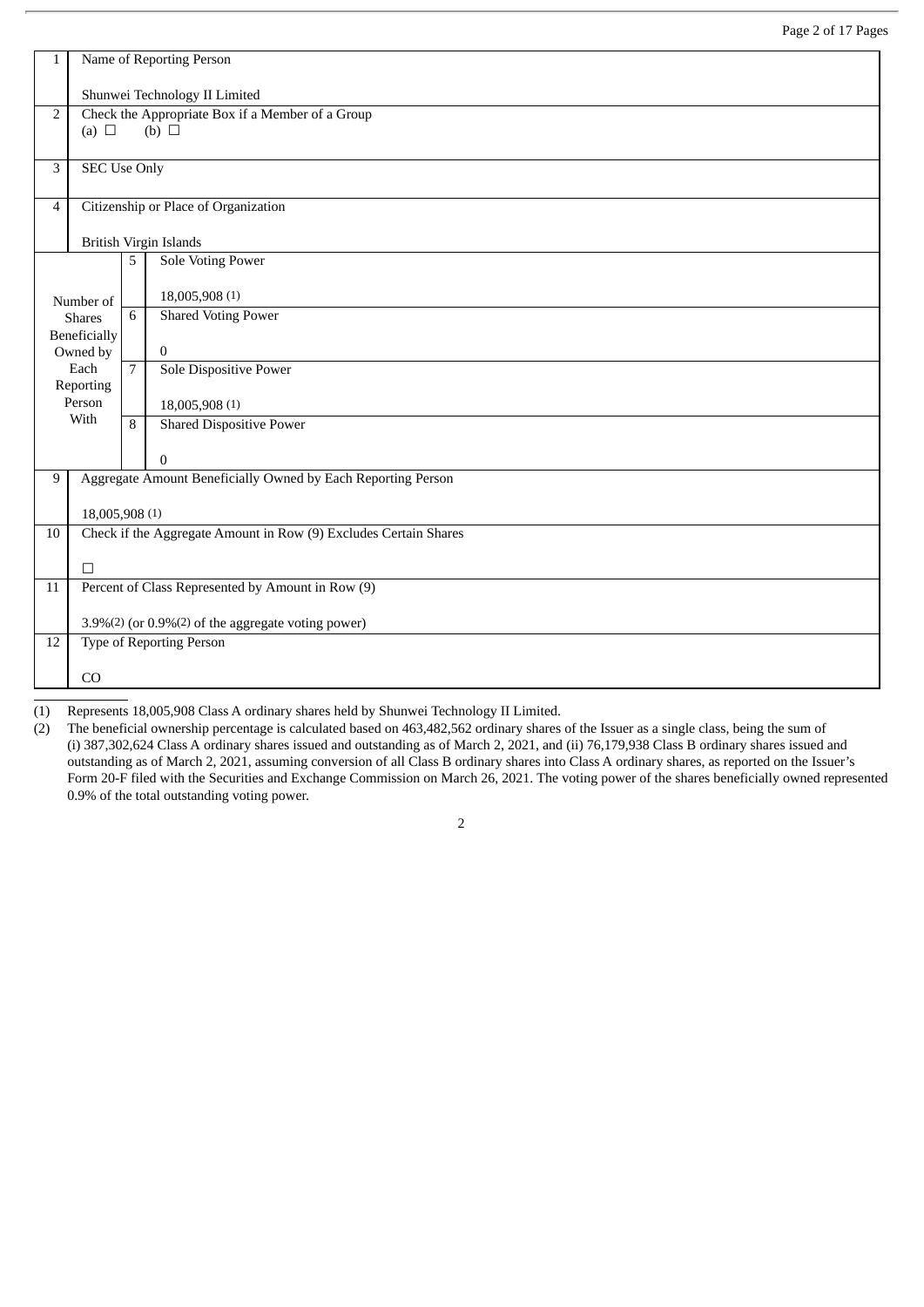| 1  | Name of Reporting Person                         |                |                                                                  |  |  |  |  |  |
|----|--------------------------------------------------|----------------|------------------------------------------------------------------|--|--|--|--|--|
|    | Shunwei China Internet Fund, L.P.                |                |                                                                  |  |  |  |  |  |
| 2  | Check the Appropriate Box if a Member of a Group |                |                                                                  |  |  |  |  |  |
|    | (a) $\Box$                                       |                | $(b)$ $\square$                                                  |  |  |  |  |  |
| 3  | <b>SEC Use Only</b>                              |                |                                                                  |  |  |  |  |  |
| 4  |                                                  |                | Citizenship or Place of Organization                             |  |  |  |  |  |
|    | Cayman Islands                                   |                |                                                                  |  |  |  |  |  |
|    |                                                  | 5              | Sole Voting Power                                                |  |  |  |  |  |
|    | Number of                                        |                | 18,005,908 (1)                                                   |  |  |  |  |  |
|    | <b>Shares</b>                                    | 6              | <b>Shared Voting Power</b>                                       |  |  |  |  |  |
|    | Beneficially<br>Owned by                         |                | $\bf{0}$                                                         |  |  |  |  |  |
|    | Each<br>Reporting                                | $\overline{7}$ | <b>Sole Dispositive Power</b>                                    |  |  |  |  |  |
|    | Person                                           |                | 18,005,908 (1)                                                   |  |  |  |  |  |
|    | With                                             | 8              | Shared Dispositive Power                                         |  |  |  |  |  |
|    |                                                  |                | $\bf{0}$                                                         |  |  |  |  |  |
| 9  |                                                  |                | Aggregate Amount Beneficially Owned by Each Reporting Person     |  |  |  |  |  |
|    | 18,005,908 (1)                                   |                |                                                                  |  |  |  |  |  |
| 10 |                                                  |                | Check if the Aggregate Amount in Row (9) Excludes Certain Shares |  |  |  |  |  |
|    | $\Box$                                           |                |                                                                  |  |  |  |  |  |
| 11 |                                                  |                | Percent of Class Represented by Amount in Row (9)                |  |  |  |  |  |
|    |                                                  |                | 3.9%(2) (or 0.9%(2) of the aggregate voting power)               |  |  |  |  |  |
| 12 |                                                  |                | <b>Type of Reporting Person</b>                                  |  |  |  |  |  |
|    | PN                                               |                |                                                                  |  |  |  |  |  |
|    |                                                  |                |                                                                  |  |  |  |  |  |

(1) Represents 18,005,908 Class A ordinary shares held by Shunwei Technology II Limited. Shunwei China Internet Fund, L.P. is the sole shareholder of Shunwei Technology II Limited.

(2) The beneficial ownership percentage is calculated based on 463,482,562 ordinary shares of the Issuer as a single class, being the sum of (i) 387,302,624 Class A ordinary shares issued and outstanding as of March 2, 2021, and (ii) 76,179,938 Class B ordinary shares issued and outstanding as of March 2, 2021, assuming conversion of all Class B ordinary shares into Class A ordinary shares, as reported on the Issuer's Form 20-F filed with the Securities and Exchange Commission on March 26, 2021. The voting power of the shares beneficially owned represented 0.9% of the total outstanding voting power.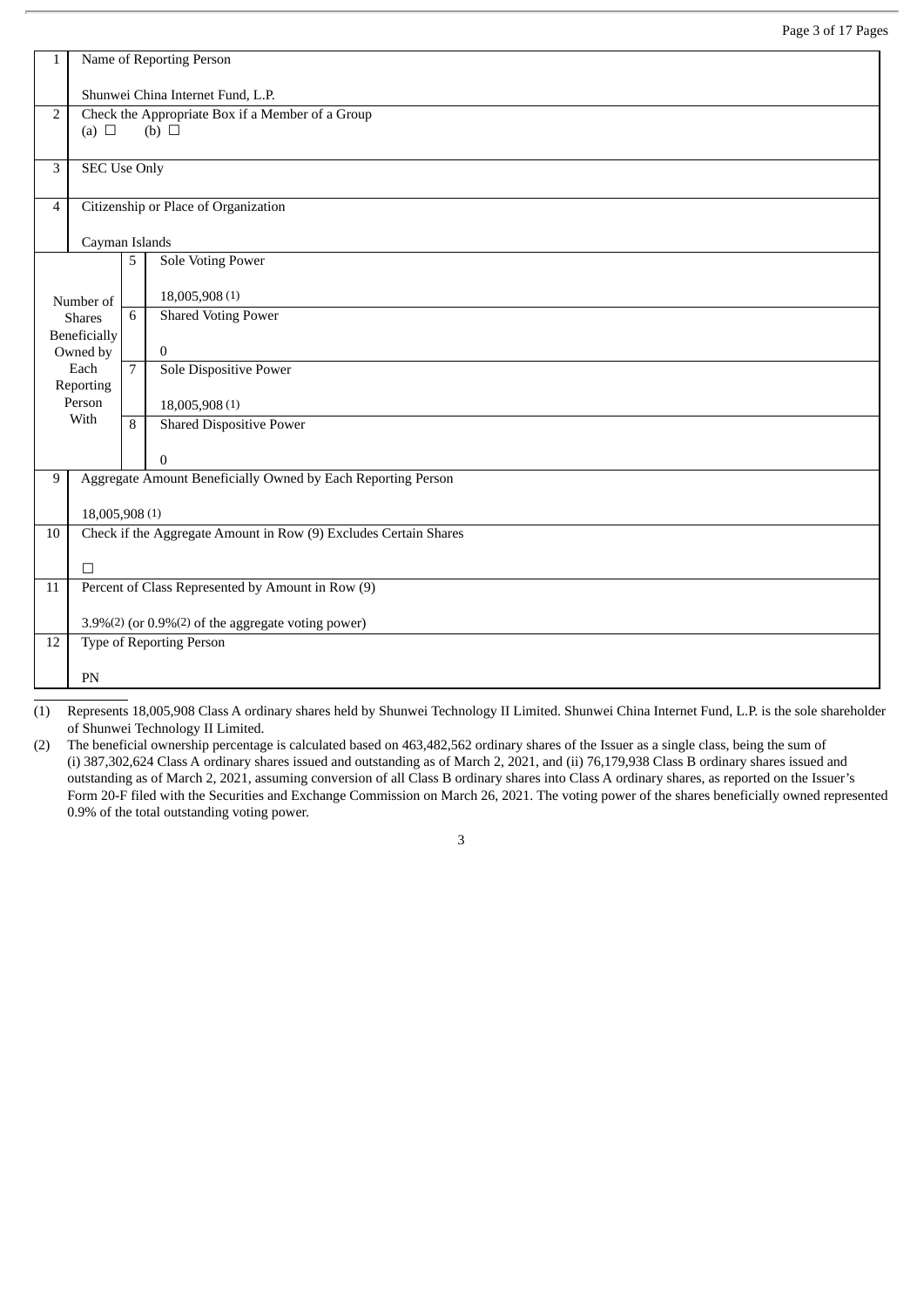| 1              | Name of Reporting Person                                                          |                |                                                              |  |  |  |  |  |
|----------------|-----------------------------------------------------------------------------------|----------------|--------------------------------------------------------------|--|--|--|--|--|
|                | Shunwei Capital Partners GP, L.P.                                                 |                |                                                              |  |  |  |  |  |
| $\overline{2}$ | Check the Appropriate Box if a Member of a Group<br>$(b)$ $\square$<br>(a) $\Box$ |                |                                                              |  |  |  |  |  |
| 3              | <b>SEC Use Only</b>                                                               |                |                                                              |  |  |  |  |  |
| 4              |                                                                                   |                | Citizenship or Place of Organization                         |  |  |  |  |  |
|                | Cayman Islands                                                                    |                |                                                              |  |  |  |  |  |
|                |                                                                                   | 5              | <b>Sole Voting Power</b>                                     |  |  |  |  |  |
|                | Number of                                                                         |                | 18,005,908 (1)                                               |  |  |  |  |  |
|                | <b>Shares</b><br>Beneficially                                                     | 6              | <b>Shared Voting Power</b>                                   |  |  |  |  |  |
|                | Owned by                                                                          |                | $\overline{0}$                                               |  |  |  |  |  |
|                | Each<br>Reporting                                                                 | $\overline{7}$ | <b>Sole Dispositive Power</b>                                |  |  |  |  |  |
|                | Person<br>With                                                                    |                | 18,005,908 (1)                                               |  |  |  |  |  |
|                |                                                                                   | 8              | <b>Shared Dispositive Power</b>                              |  |  |  |  |  |
|                |                                                                                   |                | $\mathbf{0}$                                                 |  |  |  |  |  |
| 9              |                                                                                   |                | Aggregate Amount Beneficially Owned by Each Reporting Person |  |  |  |  |  |
|                | 18,005,908 (1)                                                                    |                |                                                              |  |  |  |  |  |
| 10             | Check if the Aggregate Amount in Row (9) Excludes Certain Shares                  |                |                                                              |  |  |  |  |  |
|                | $\Box$                                                                            |                |                                                              |  |  |  |  |  |
| 11             |                                                                                   |                | Percent of Class Represented by Amount in Row (9)            |  |  |  |  |  |
|                | 3.9%(2) (or 0.9%(2) of the aggregate voting power)                                |                |                                                              |  |  |  |  |  |
| 12             |                                                                                   |                | <b>Type of Reporting Person</b>                              |  |  |  |  |  |
|                | PN                                                                                |                |                                                              |  |  |  |  |  |

(1) Represents 18,005,908 Class A ordinary shares held by Shunwei Technology II Limited. Shunwei China Internet Fund, L.P. is the sole shareholder of Shunwei Technology II Limited. Shunwei Capital Partners GP, L.P. is the general partner of Shunwei China Internet Fund, L.P.

(2) The beneficial ownership percentage is calculated based on 463,482,562 ordinary shares of the Issuer as a single class, being the sum of (i) 387,302,624 Class A ordinary shares issued and outstanding as of March 2, 2021, and (ii) 76,179,938 Class B ordinary shares issued and outstanding as of March 2, 2021, assuming conversion of all Class B ordinary shares into Class A ordinary shares, as reported on the Issuer's Form 20-F filed with the Securities and Exchange Commission on March 26, 2021. The voting power of the shares beneficially owned represented 0.9% of the total outstanding voting power.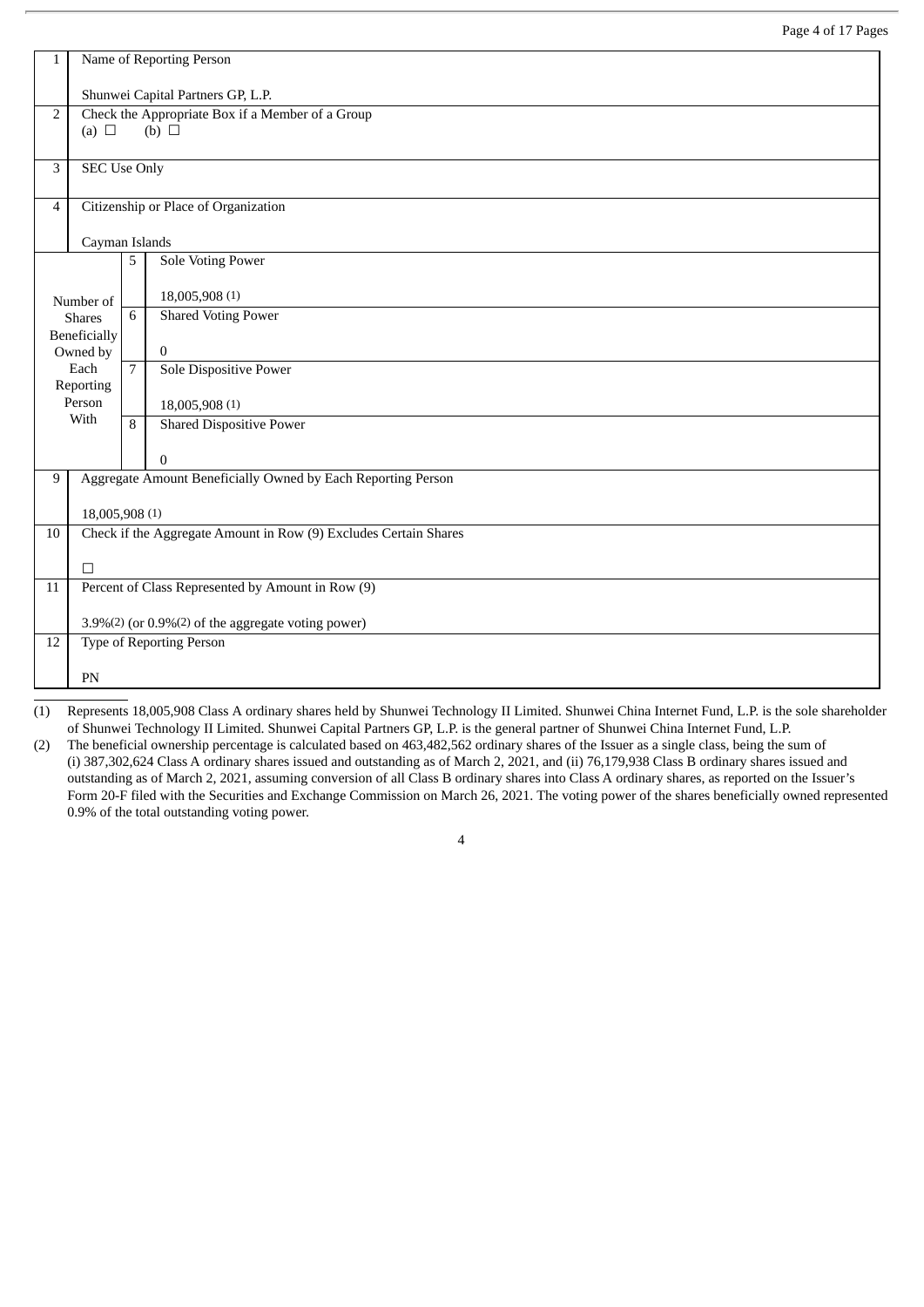| 1              | Name of Reporting Person |                                                                     |                                                                  |  |  |  |  |  |  |
|----------------|--------------------------|---------------------------------------------------------------------|------------------------------------------------------------------|--|--|--|--|--|--|
|                |                          | Shunwei Capital Partners GP Limited                                 |                                                                  |  |  |  |  |  |  |
| $\overline{2}$ | (a) $\Box$               | Check the Appropriate Box if a Member of a Group<br>$(b)$ $\square$ |                                                                  |  |  |  |  |  |  |
|                |                          |                                                                     |                                                                  |  |  |  |  |  |  |
| 3              | <b>SEC Use Only</b>      |                                                                     |                                                                  |  |  |  |  |  |  |
| $\overline{4}$ |                          |                                                                     | Citizenship or Place of Organization                             |  |  |  |  |  |  |
|                | Cayman Islands           |                                                                     |                                                                  |  |  |  |  |  |  |
|                |                          | 5                                                                   | <b>Sole Voting Power</b>                                         |  |  |  |  |  |  |
|                | Number of                |                                                                     | 18,005,908 (1)                                                   |  |  |  |  |  |  |
|                | <b>Shares</b>            | 6                                                                   | <b>Shared Voting Power</b>                                       |  |  |  |  |  |  |
|                | Beneficially<br>Owned by |                                                                     | $\mathbf{0}$                                                     |  |  |  |  |  |  |
|                | Each                     | $\overline{7}$                                                      | <b>Sole Dispositive Power</b>                                    |  |  |  |  |  |  |
|                | Reporting<br>Person      |                                                                     | 18,005,908 (1)                                                   |  |  |  |  |  |  |
|                | With                     | 8                                                                   | <b>Shared Dispositive Power</b>                                  |  |  |  |  |  |  |
|                |                          |                                                                     | $\overline{0}$                                                   |  |  |  |  |  |  |
| 9              |                          |                                                                     | Aggregate Amount Beneficially Owned by Each Reporting Person     |  |  |  |  |  |  |
|                |                          |                                                                     |                                                                  |  |  |  |  |  |  |
| 10             | 18,005,908 (1)           |                                                                     | Check if the Aggregate Amount in Row (9) Excludes Certain Shares |  |  |  |  |  |  |
|                |                          |                                                                     |                                                                  |  |  |  |  |  |  |
|                | $\Box$                   |                                                                     |                                                                  |  |  |  |  |  |  |
| 11             |                          |                                                                     | Percent of Class Represented by Amount in Row (9)                |  |  |  |  |  |  |
|                |                          |                                                                     | 3.9%(2) (or 0.9%(2) of the aggregate voting power)               |  |  |  |  |  |  |
| 12             |                          |                                                                     | <b>Type of Reporting Person</b>                                  |  |  |  |  |  |  |
|                | CO                       |                                                                     |                                                                  |  |  |  |  |  |  |
|                |                          |                                                                     |                                                                  |  |  |  |  |  |  |

(1) Represents 18,005,908 Class A ordinary shares held by Shunwei Technology II Limited. Shunwei China Internet Fund, L.P. is the sole shareholder of Shunwei Technology II Limited. Shunwei Capital Partners GP, L.P. is the general partner of Shunwei China Internet Fund, L.P. Shunwei Capital Partners GP Limited is the general partner of Shunwei Capital Partners GP, L.P.

(2) The beneficial ownership percentage is calculated based on 463,482,562 ordinary shares of the Issuer as a single class, being the sum of (i) 387,302,624 Class A ordinary shares issued and outstanding as of March 2, 2021, and (ii) 76,179,938 Class B ordinary shares issued and outstanding as of March 2, 2021, assuming conversion of all Class B ordinary shares into Class A ordinary shares, as reported on the Issuer's Form 20-F filed with the Securities and Exchange Commission on March 26, 2021. The voting power of the shares beneficially owned represented 0.9% of the total outstanding voting power.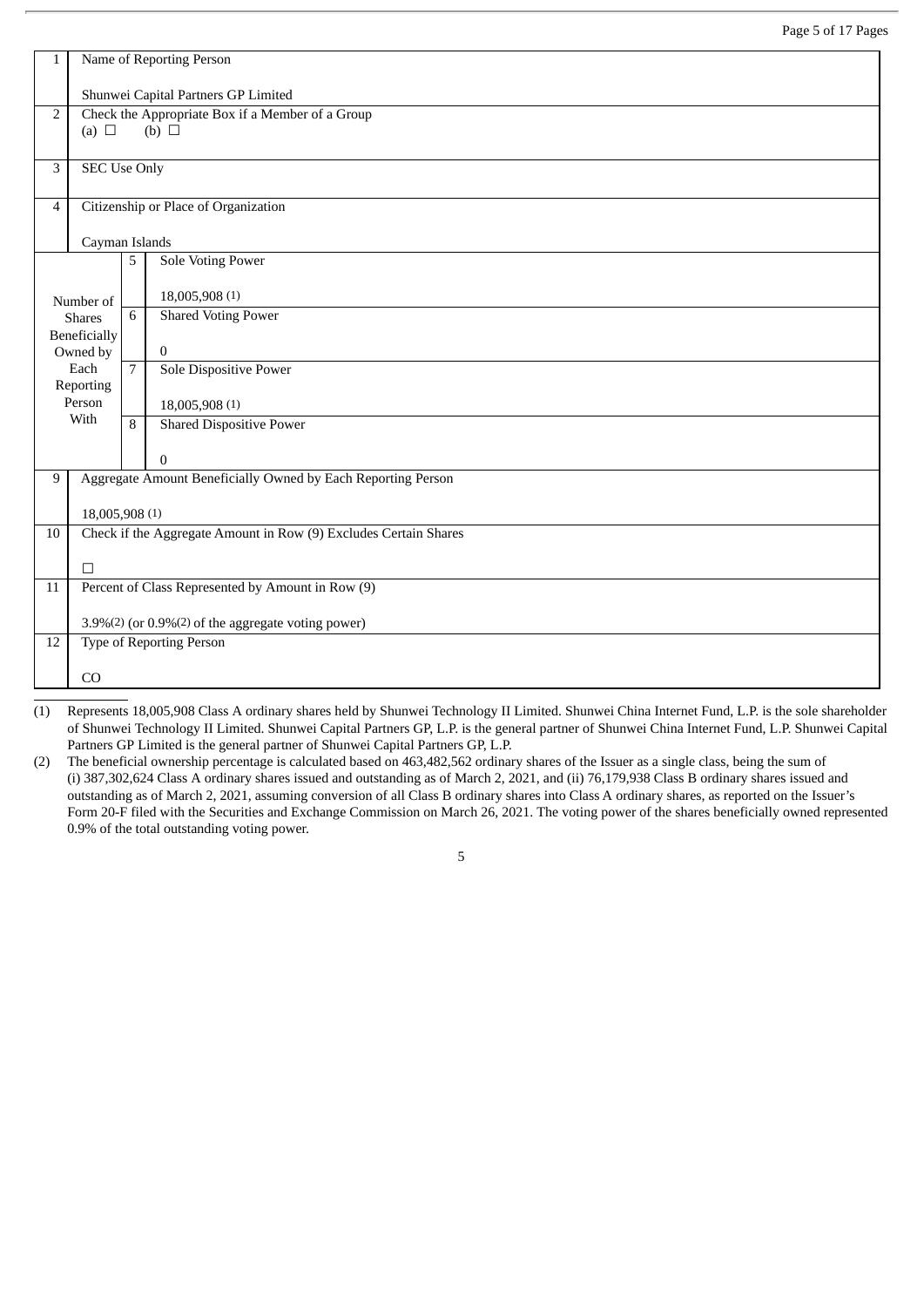| $\mathbf{1}$   | Name of Reporting Person                          |                |                                                                  |  |  |  |  |  |
|----------------|---------------------------------------------------|----------------|------------------------------------------------------------------|--|--|--|--|--|
|                | Astrend Opportunity III Alpha Limted              |                |                                                                  |  |  |  |  |  |
| $\overline{2}$ | (a) $\Box$                                        |                | Check the Appropriate Box if a Member of a Group<br>(b) $\Box$   |  |  |  |  |  |
|                |                                                   |                |                                                                  |  |  |  |  |  |
| 3              | <b>SEC Use Only</b>                               |                |                                                                  |  |  |  |  |  |
| $\overline{4}$ |                                                   |                | Citizenship or Place of Organization                             |  |  |  |  |  |
|                |                                                   |                | British Virgin Islands                                           |  |  |  |  |  |
|                |                                                   | 5              | Sole Voting Power                                                |  |  |  |  |  |
|                | Number of                                         |                | 3,000,000 (1)                                                    |  |  |  |  |  |
|                | <b>Shares</b>                                     | 6              | <b>Shared Voting Power</b>                                       |  |  |  |  |  |
|                | Beneficially<br>Owned by                          |                | $\bf{0}$                                                         |  |  |  |  |  |
|                | Each<br>Reporting                                 | $\overline{7}$ | <b>Sole Dispositive Power</b>                                    |  |  |  |  |  |
|                | Person                                            |                | 3,000,000(1)                                                     |  |  |  |  |  |
|                | With                                              | 8              | <b>Shared Dispositive Power</b>                                  |  |  |  |  |  |
|                |                                                   |                | $\boldsymbol{0}$                                                 |  |  |  |  |  |
| 9              |                                                   |                | Aggregate Amount Beneficially Owned by Each Reporting Person     |  |  |  |  |  |
|                | 3,000,000(1)                                      |                |                                                                  |  |  |  |  |  |
| 10             |                                                   |                | Check if the Aggregate Amount in Row (9) Excludes Certain Shares |  |  |  |  |  |
|                | $\Box$                                            |                |                                                                  |  |  |  |  |  |
| 11             | Percent of Class Represented by Amount in Row (9) |                |                                                                  |  |  |  |  |  |
|                |                                                   |                | $0.6\%$ (2) (or $0.2\%$ (2) of the aggregate voting power)       |  |  |  |  |  |
| 12             |                                                   |                | <b>Type of Reporting Person</b>                                  |  |  |  |  |  |
|                | CO                                                |                |                                                                  |  |  |  |  |  |

(1) Represents 3,000,000 Class A ordinary shares (represented by 750,000 ADSs) held by Astrend Opportunity III Alpha Limited.

(2) The beneficial ownership percentage is calculated based on 463,482,562 ordinary shares of the Issuer as a single class, being the sum of (i) 387,302,624 Class A ordinary shares issued and outstanding as of March 2, 2021, and (ii) 76,179,938 Class B ordinary shares issued and outstanding as of March 2, 2021, assuming conversion of all Class B ordinary shares into Class A ordinary shares, as reported on the Issuer's Form 20-F filed with the Securities and Exchange Commission on March 26, 2021. The voting power of the shares beneficially owned represented 0.2% of the total outstanding voting power.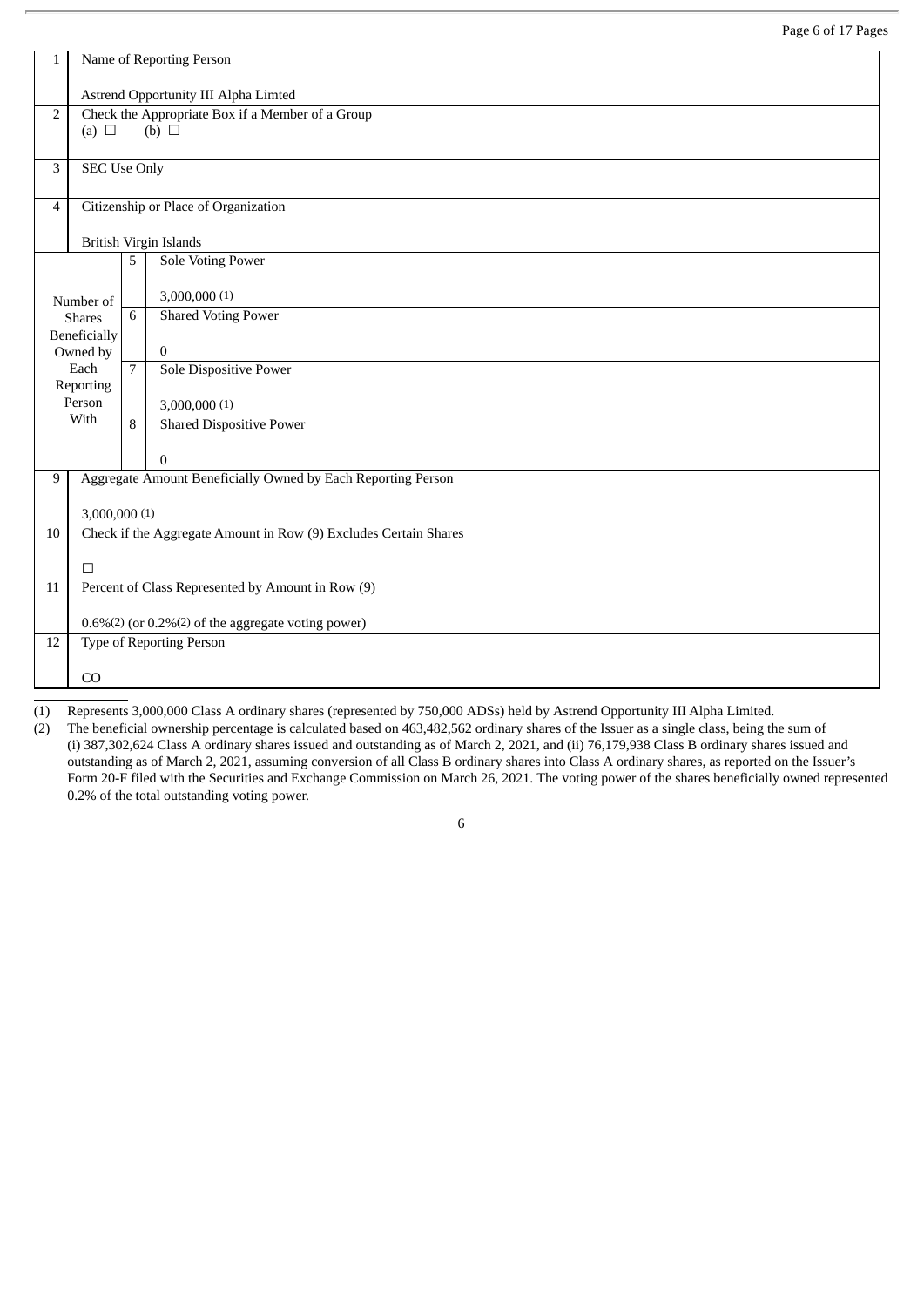| $\mathbf{1}$   | Name of Reporting Person                          |                |                                                                                  |  |  |  |  |  |  |
|----------------|---------------------------------------------------|----------------|----------------------------------------------------------------------------------|--|--|--|--|--|--|
|                | Shunwei China Internet Opportunity Fund III, L.P. |                |                                                                                  |  |  |  |  |  |  |
| 2              |                                                   |                | Check the Appropriate Box if a Member of a Group                                 |  |  |  |  |  |  |
|                | (a) $\Box$                                        |                | (b) $\Box$                                                                       |  |  |  |  |  |  |
| 3              | <b>SEC Use Only</b>                               |                |                                                                                  |  |  |  |  |  |  |
| $\overline{4}$ |                                                   |                | Citizenship or Place of Organization                                             |  |  |  |  |  |  |
|                | Cayman Islands                                    |                |                                                                                  |  |  |  |  |  |  |
|                |                                                   | 5              | <b>Sole Voting Power</b>                                                         |  |  |  |  |  |  |
|                | Number of                                         |                | 3,000,000(1)                                                                     |  |  |  |  |  |  |
|                | <b>Shares</b>                                     | 6              | <b>Shared Voting Power</b>                                                       |  |  |  |  |  |  |
|                | <b>Beneficially</b><br>Owned by                   |                | $\bf{0}$                                                                         |  |  |  |  |  |  |
|                | Each                                              | $\overline{7}$ | <b>Sole Dispositive Power</b>                                                    |  |  |  |  |  |  |
|                | Reporting<br>Person                               |                | 3,000,000(1)                                                                     |  |  |  |  |  |  |
|                | With                                              | 8              | <b>Shared Dispositive Power</b>                                                  |  |  |  |  |  |  |
|                |                                                   |                | $\boldsymbol{0}$                                                                 |  |  |  |  |  |  |
| 9              |                                                   |                | Aggregate Amount Beneficially Owned by Each Reporting Person                     |  |  |  |  |  |  |
|                | 3,000,000(1)                                      |                |                                                                                  |  |  |  |  |  |  |
| $10\,$         |                                                   |                | Check if the Aggregate Amount in Row (9) Excludes Certain Shares                 |  |  |  |  |  |  |
|                | $\Box$                                            |                |                                                                                  |  |  |  |  |  |  |
| 11             |                                                   |                | Percent of Class Represented by Amount in Row (9)                                |  |  |  |  |  |  |
|                |                                                   |                | $0.6\%$ <sup>(2)</sup> (or $0.2\%$ <sup>(2)</sup> of the aggregate voting power) |  |  |  |  |  |  |
| 12             |                                                   |                | Type of Reporting Person                                                         |  |  |  |  |  |  |
|                |                                                   |                |                                                                                  |  |  |  |  |  |  |
|                | PN                                                |                |                                                                                  |  |  |  |  |  |  |

(1) Represents 3,000,000 Class A ordinary shares (represented by 750,000 ADSs) held by Astrend Opportunity III Alpha Limited. Shunwei China Internet Opportunity Fund III, L.P. is the sole shareholder of Astrend Opportunity III Alpha Limited.

(2) The beneficial ownership percentage is calculated based on 463,482,562 ordinary shares of the Issuer as a single class, being the sum of (i) 387,302,624 Class A ordinary shares issued and outstanding as of March 2, 2021, and (ii) 76,179,938 Class B ordinary shares issued and outstanding as of March 2, 2021, assuming conversion of all Class B ordinary shares into Class A ordinary shares, as reported on the Issuer's Form 20-F filed with the Securities and Exchange Commission on March 26, 2021. The voting power of the shares beneficially owned represented 0.2% of the total outstanding voting power.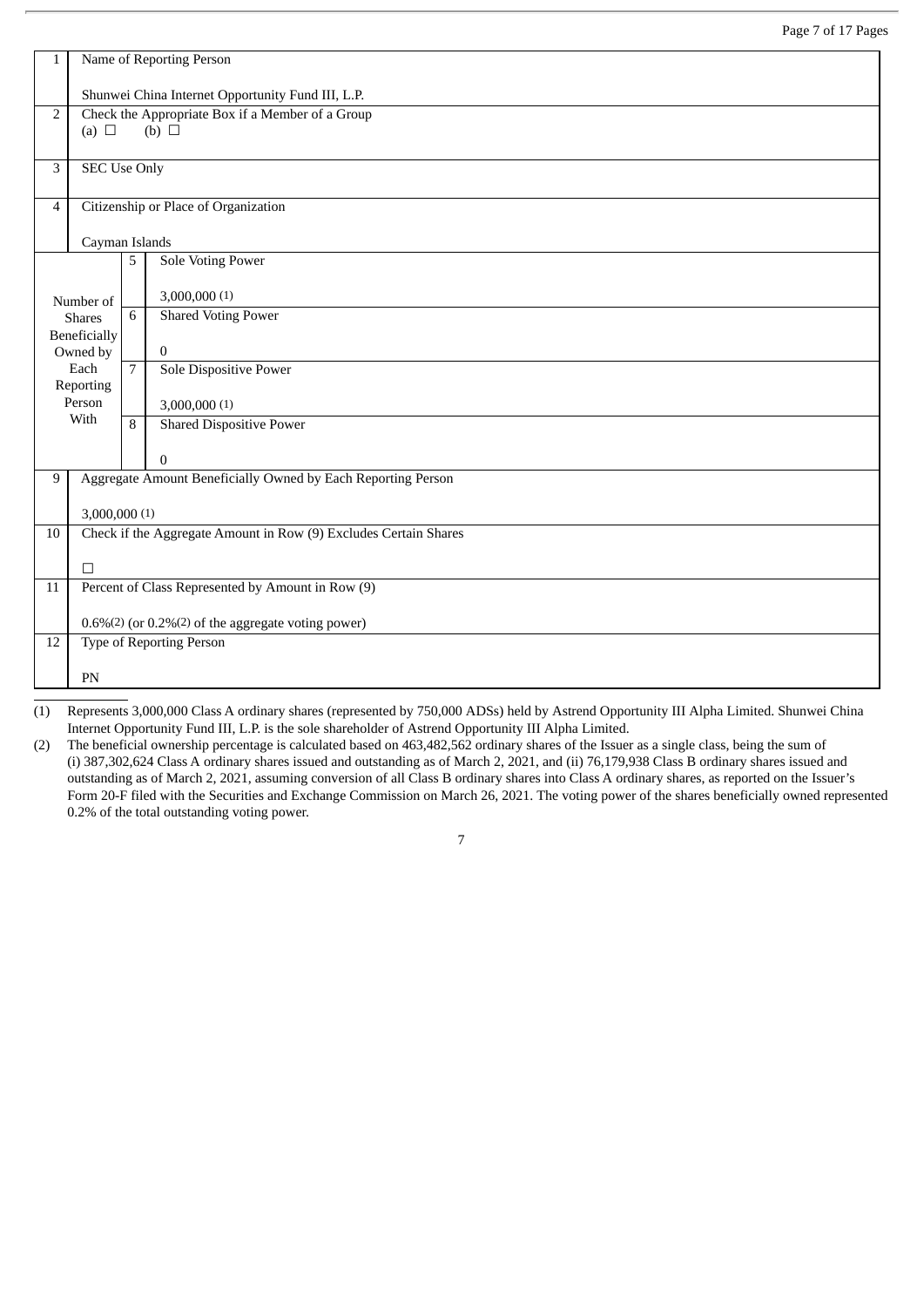| 1              | Name of Reporting Person             |                |                                                                  |  |  |  |  |  |
|----------------|--------------------------------------|----------------|------------------------------------------------------------------|--|--|--|--|--|
|                | Shunwei Capital Partners IV GP, L.P. |                |                                                                  |  |  |  |  |  |
| $\overline{2}$ | (a) $\Box$                           |                | Check the Appropriate Box if a Member of a Group<br>(b) $\Box$   |  |  |  |  |  |
|                |                                      |                |                                                                  |  |  |  |  |  |
| 3              | <b>SEC Use Only</b>                  |                |                                                                  |  |  |  |  |  |
| $\overline{4}$ |                                      |                | Citizenship or Place of Organization                             |  |  |  |  |  |
|                | Cayman Islands                       |                |                                                                  |  |  |  |  |  |
|                |                                      | 5              | <b>Sole Voting Power</b>                                         |  |  |  |  |  |
|                | Number of                            |                | 3,000,000(1)                                                     |  |  |  |  |  |
|                | <b>Shares</b><br>Beneficially        | 6              | <b>Shared Voting Power</b>                                       |  |  |  |  |  |
|                | Owned by                             |                | $\bf{0}$                                                         |  |  |  |  |  |
|                | Each<br>Reporting                    | $\overline{7}$ | <b>Sole Dispositive Power</b>                                    |  |  |  |  |  |
|                | Person<br>With                       |                | 3,000,000(1)                                                     |  |  |  |  |  |
|                |                                      | 8              | <b>Shared Dispositive Power</b>                                  |  |  |  |  |  |
|                |                                      |                | $\overline{0}$                                                   |  |  |  |  |  |
| 9              |                                      |                | Aggregate Amount Beneficially Owned by Each Reporting Person     |  |  |  |  |  |
|                | 3,000,000(1)                         |                |                                                                  |  |  |  |  |  |
| 10             |                                      |                | Check if the Aggregate Amount in Row (9) Excludes Certain Shares |  |  |  |  |  |
|                | $\Box$                               |                |                                                                  |  |  |  |  |  |
| 11             |                                      |                | Percent of Class Represented by Amount in Row (9)                |  |  |  |  |  |
|                |                                      |                | $0.6\%$ (2) (or $0.2\%$ (2) of the aggregate voting power)       |  |  |  |  |  |
| 12             |                                      |                | <b>Type of Reporting Person</b>                                  |  |  |  |  |  |
|                | PN                                   |                |                                                                  |  |  |  |  |  |

(1) Represents 3,000,000 Class A ordinary shares (represented by 750,000 ADSs) held by Astrend Opportunity III Alpha Limited. Astrend Opportunity III Alpha Limited is wholly owned by Shunwei China Internet Opportunity Fund III, L.P. Shunwei Capital Partners IV GP, L.P. is the general partner of Shunwei China Internet Opportunity Fund III, L.P.

(2) The beneficial ownership percentage is calculated based on 463,482,562 ordinary shares of the Issuer as a single class, being the sum of (i) 387,302,624 Class A ordinary shares issued and outstanding as of March 2, 2021, and (ii) 76,179,938 Class B ordinary shares issued and outstanding as of March 2, 2021, assuming conversion of all Class B ordinary shares into Class A ordinary shares, as reported on the Issuer's Form 20-F filed with the Securities and Exchange Commission on March 26, 2021. The voting power of the shares beneficially owned represented 0.2% of the total outstanding voting power.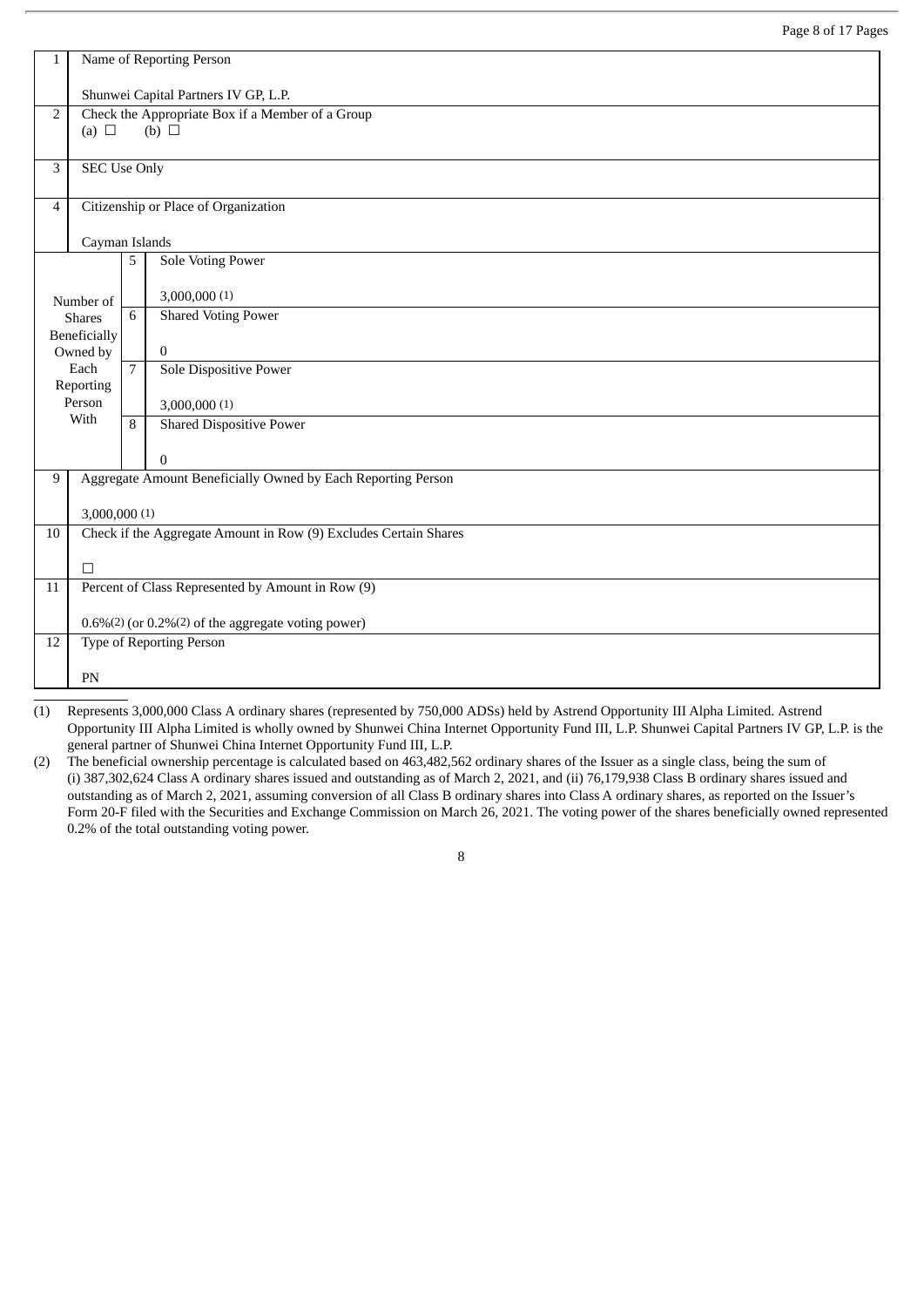| $\mathbf{1}$   | Name of Reporting Person               |                |                                                                  |  |  |  |  |  |
|----------------|----------------------------------------|----------------|------------------------------------------------------------------|--|--|--|--|--|
|                | Shunwei Capital Partners IV GP Limited |                |                                                                  |  |  |  |  |  |
| $\overline{2}$ | (a) $\Box$                             |                | Check the Appropriate Box if a Member of a Group<br>(b) $\Box$   |  |  |  |  |  |
|                |                                        |                |                                                                  |  |  |  |  |  |
| 3              | <b>SEC Use Only</b>                    |                |                                                                  |  |  |  |  |  |
| 4              |                                        |                | Citizenship or Place of Organization                             |  |  |  |  |  |
|                | Cayman Islands                         |                |                                                                  |  |  |  |  |  |
|                |                                        | 5              | <b>Sole Voting Power</b>                                         |  |  |  |  |  |
|                | Number of                              |                | 3,000,000 (1)                                                    |  |  |  |  |  |
|                | <b>Shares</b>                          | 6              | <b>Shared Voting Power</b>                                       |  |  |  |  |  |
|                | Beneficially<br>Owned by               |                | $\overline{0}$                                                   |  |  |  |  |  |
|                | Each                                   | $\overline{7}$ | <b>Sole Dispositive Power</b>                                    |  |  |  |  |  |
|                | Reporting<br>Person                    |                | 3,000,000(1)                                                     |  |  |  |  |  |
|                | With                                   | 8              | <b>Shared Dispositive Power</b>                                  |  |  |  |  |  |
|                |                                        |                | $\overline{0}$                                                   |  |  |  |  |  |
| 9              |                                        |                | Aggregate Amount Beneficially Owned by Each Reporting Person     |  |  |  |  |  |
|                |                                        |                |                                                                  |  |  |  |  |  |
| $10\,$         | 3,000,000(1)                           |                | Check if the Aggregate Amount in Row (9) Excludes Certain Shares |  |  |  |  |  |
|                |                                        |                |                                                                  |  |  |  |  |  |
|                | $\Box$                                 |                |                                                                  |  |  |  |  |  |
| 11             |                                        |                | Percent of Class Represented by Amount in Row (9)                |  |  |  |  |  |
|                |                                        |                | $0.6\%$ (2) (or $0.2\%$ (2) of the aggregate voting power)       |  |  |  |  |  |
| 12             |                                        |                | Type of Reporting Person                                         |  |  |  |  |  |
|                | CO                                     |                |                                                                  |  |  |  |  |  |
|                |                                        |                |                                                                  |  |  |  |  |  |

(1) Represents 3,000,000 Class A ordinary shares (represented by 750,000 ADSs) held by Astrend Opportunity III Alpha Limted. Astrend Opportunity III Alpha Limited is wholly owned by Shunwei China Internet Opportunity Fund III, L.P. Shunwei Capital Partners IV GP, L.P. is the general partner of Shunwei China Internet Opportunity Fund III, L.P. Shunwei Capital Partners IV GP Limited is the general partner of Shunwei Capital Partners IV GP, L.P. Shunwei Capital Partners IV GP Limited is controlled by Silver Unicorn Ventures Limited.

(2) The beneficial ownership percentage is calculated based on 463,482,562 ordinary shares of the Issuer as a single class, being the sum of (i) 387,302,624 Class A ordinary shares issued and outstanding as of March 2, 2021, and (ii) 76,179,938 Class B ordinary shares issued and outstanding as of March 2, 2021, assuming conversion of all Class B ordinary shares into Class A ordinary shares, as reported on the Issuer's Form 20-F filed with the Securities and Exchange Commission on March 26, 2021. The voting power of the shares beneficially owned represented 0.2% of the total outstanding voting power.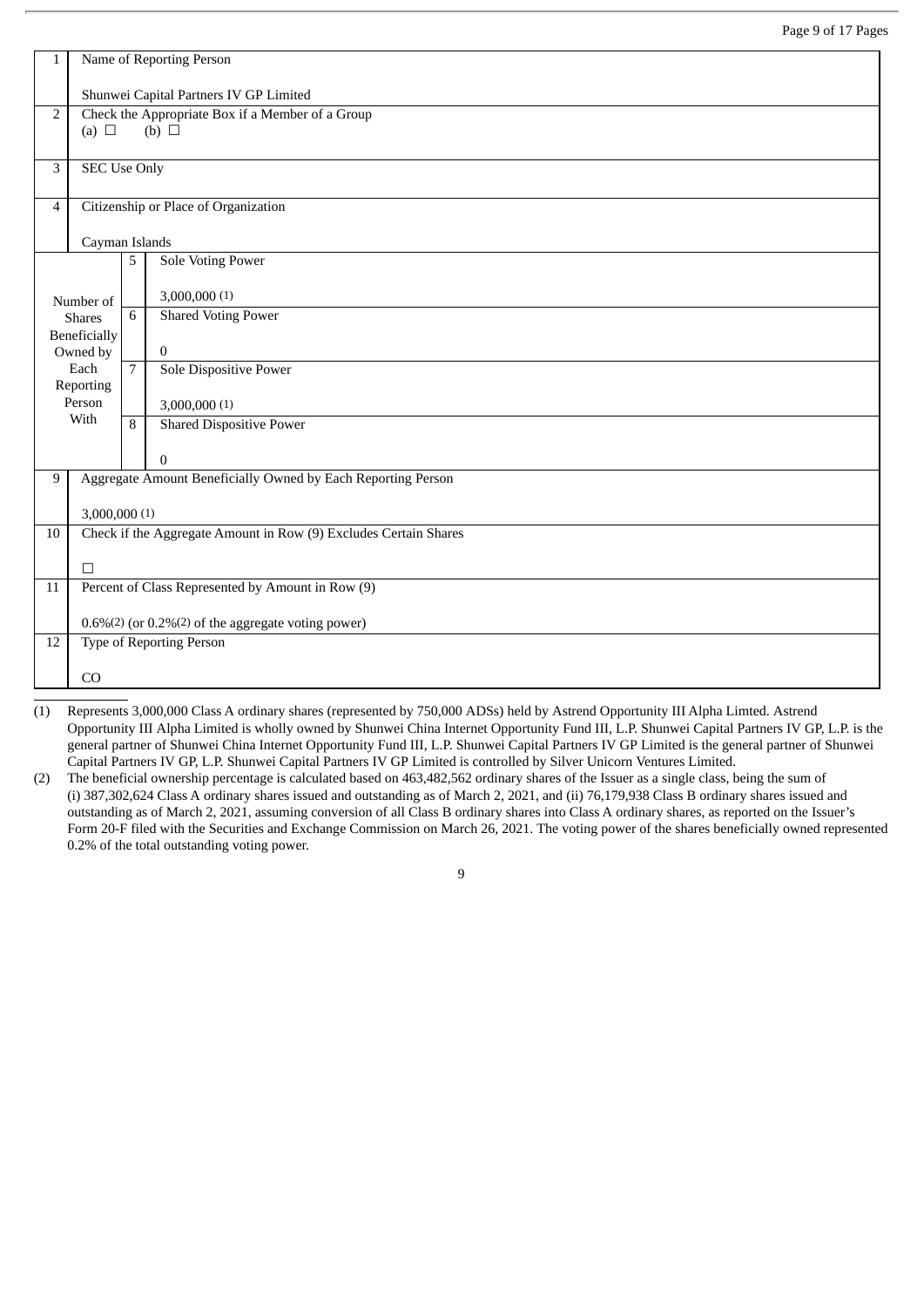| 1  | Name of Reporting Person                                         |                |                                                                     |  |  |  |  |  |
|----|------------------------------------------------------------------|----------------|---------------------------------------------------------------------|--|--|--|--|--|
|    | Silver Unicorn Ventures Limited                                  |                |                                                                     |  |  |  |  |  |
| 2  | (a) $\Box$                                                       |                | Check the Appropriate Box if a Member of a Group<br>$(b)$ $\square$ |  |  |  |  |  |
| 3  | <b>SEC Use Only</b>                                              |                |                                                                     |  |  |  |  |  |
| 4  |                                                                  |                | Citizenship or Place of Organization                                |  |  |  |  |  |
|    |                                                                  |                | <b>British Virgin Islands</b>                                       |  |  |  |  |  |
|    |                                                                  | 5              | <b>Sole Voting Power</b>                                            |  |  |  |  |  |
|    | Number of                                                        |                | 21,005,908 (1)                                                      |  |  |  |  |  |
|    | <b>Shares</b><br>Beneficially                                    | 6              | <b>Shared Voting Power</b>                                          |  |  |  |  |  |
|    | Owned by                                                         |                | 0                                                                   |  |  |  |  |  |
|    | Each<br>Reporting                                                | $\overline{7}$ | <b>Sole Dispositive Power</b>                                       |  |  |  |  |  |
|    | Person<br>With                                                   |                | 21,005,908 (1)                                                      |  |  |  |  |  |
|    |                                                                  | 8              | <b>Shared Dispositive Power</b>                                     |  |  |  |  |  |
|    |                                                                  |                | $\mathbf{0}$                                                        |  |  |  |  |  |
| 9  |                                                                  |                | Aggregate Amount Beneficially Owned by Each Reporting Person        |  |  |  |  |  |
|    | 21,005,908 (1)                                                   |                |                                                                     |  |  |  |  |  |
| 10 | Check if the Aggregate Amount in Row (9) Excludes Certain Shares |                |                                                                     |  |  |  |  |  |
|    | $\Box$                                                           |                |                                                                     |  |  |  |  |  |
| 11 |                                                                  |                | Percent of Class Represented by Amount in Row (9)                   |  |  |  |  |  |
|    |                                                                  |                | 4.5%(2) (or 1.1%(2) of the aggregate voting power)                  |  |  |  |  |  |
| 12 |                                                                  |                | <b>Type of Reporting Person</b>                                     |  |  |  |  |  |
|    | CO                                                               |                |                                                                     |  |  |  |  |  |

- (1) Represents (i) 18,005,908 Class A ordinary shares held by Shunwei Technology II Limited and (ii) 3,000,000 Class A ordinary shares (represented by 750,000 ADSs) held by Astrend Opportunity III Alpha Limited. Shunwei China Internet Fund, L.P. is the sole shareholder of Shunwei Technology II Limited. Shunwei Capital Partners GP, L.P. is the general partner of Shunwei China Internet Fund, L.P. Shunwei Capital Partners GP Limited is the general partner of Shunwei Capital Partners GP, L.P. Shunwei Capital Partners GP Limited is controlled by Silver Unicorn Ventures Limited. Astrend Opportunity III Alpha Limited is wholly owned by Shunwei China Internet Opportunity Fund III, L.P. Shunwei Capital Partners IV GP, L.P. is the general partner of Shunwei China Internet Opportunity Fund III, L.P. Shunwei Capital Partners IV GP Limited is the general partner of Shunwei Capital Partners IV GP, L.P. Shunwei Capital Partners IV GP Limited is controlled by Silver Unicorn Ventures Limited.
- (2) The beneficial ownership percentage is calculated based on 463,482,562 ordinary shares of the Issuer as a single class, being the sum of (i) 387,302,624 Class A ordinary shares issued and outstanding as of March 2, 2021, and (ii) 76,179,938 Class B ordinary shares issued and outstanding as of March 2, 2021, assuming conversion of all Class B ordinary shares into Class A ordinary shares, as reported on the Issuer's Form 20-F filed with the Securities and Exchange Commission on March 26, 2021. The voting power of the shares beneficially owned represented 1.1% of the total outstanding voting power.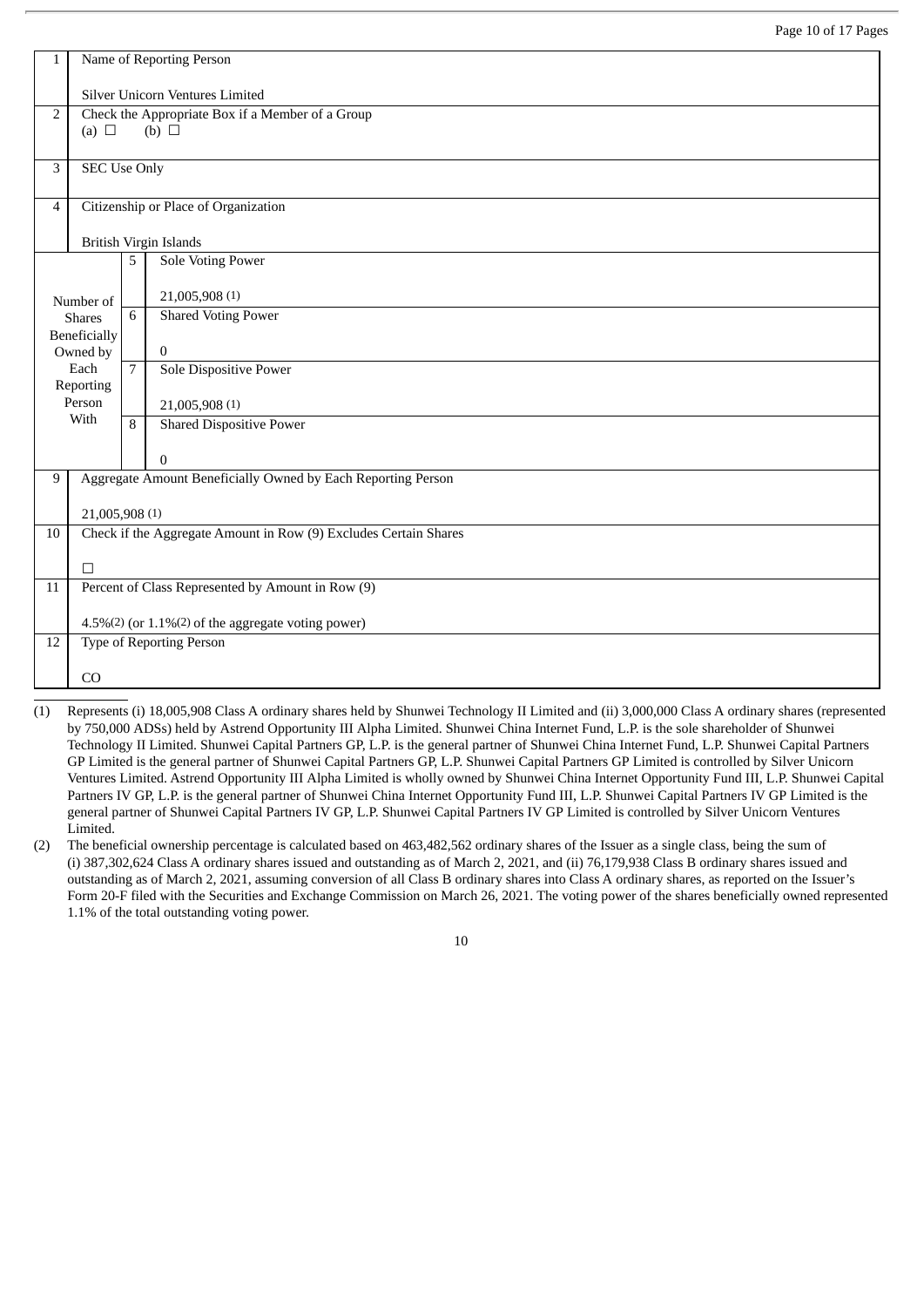| Name of Reporting Person                           |                                                              |                                                                     |  |  |  |  |  |
|----------------------------------------------------|--------------------------------------------------------------|---------------------------------------------------------------------|--|--|--|--|--|
| Tuck Lye Koh                                       |                                                              |                                                                     |  |  |  |  |  |
|                                                    |                                                              | Check the Appropriate Box if a Member of a Group<br>$(b)$ $\square$ |  |  |  |  |  |
|                                                    |                                                              |                                                                     |  |  |  |  |  |
|                                                    |                                                              |                                                                     |  |  |  |  |  |
|                                                    |                                                              | Citizenship or Place of Organization                                |  |  |  |  |  |
|                                                    |                                                              |                                                                     |  |  |  |  |  |
|                                                    | 5                                                            | <b>Sole Voting Power</b>                                            |  |  |  |  |  |
|                                                    |                                                              | 21,005,908 (1)                                                      |  |  |  |  |  |
| <b>Shares</b>                                      | 6                                                            | <b>Shared Voting Power</b>                                          |  |  |  |  |  |
| Owned by                                           |                                                              | $\overline{0}$                                                      |  |  |  |  |  |
| Each                                               | $\overline{7}$                                               | <b>Sole Dispositive Power</b>                                       |  |  |  |  |  |
| Person                                             |                                                              | 21,005,908 (1)                                                      |  |  |  |  |  |
|                                                    | 8                                                            | <b>Shared Dispositive Power</b>                                     |  |  |  |  |  |
|                                                    |                                                              | $\boldsymbol{0}$                                                    |  |  |  |  |  |
|                                                    |                                                              | Aggregate Amount Beneficially Owned by Each Reporting Person        |  |  |  |  |  |
|                                                    |                                                              |                                                                     |  |  |  |  |  |
|                                                    |                                                              | Check if the Aggregate Amount in Row (9) Excludes Certain Shares    |  |  |  |  |  |
| $\Box$                                             |                                                              |                                                                     |  |  |  |  |  |
|                                                    |                                                              | Percent of Class Represented by Amount in Row                       |  |  |  |  |  |
| 4.5%(2) (or 1.1%(2) of the aggregate voting power) |                                                              |                                                                     |  |  |  |  |  |
|                                                    |                                                              | Type of Reporting Person                                            |  |  |  |  |  |
| IN                                                 |                                                              |                                                                     |  |  |  |  |  |
|                                                    | (a) $\Box$<br>Number of<br>Beneficially<br>Reporting<br>With | <b>SEC Use Only</b><br>Singapore<br>21,005,908 (1)                  |  |  |  |  |  |

- (1) Represents (i) 18,005,908 Class A ordinary shares held by Shunwei Technology II Limited and (ii) 3,000,000 Class A ordinary shares (represented by 750,000 ADSs) held by Astrend Opportunity III Alpha Limited. Shunwei China Internet Fund, L.P. is the sole shareholder of Shunwei Technology II Limited. Shunwei Capital Partners GP, L.P. is the general partner of Shunwei China Internet Fund, L.P. Shunwei Capital Partners GP Limited is the general partner of Shunwei Capital Partners GP, L.P. Shunwei Capital Partners GP Limited is controlled by Silver Unicorn Ventures Limited. Astrend Opportunity III Alpha Limited is wholly owned by Shunwei China Internet Opportunity Fund III, L.P. Shunwei Capital Partners IV GP, L.P. is the general partner of Shunwei China Internet Opportunity Fund III, L.P. Shunwei Capital Partners IV GP Limited is the general partner of Shunwei Capital Partners IV GP, L.P. Shunwei Capital Partners IV GP Limited is controlled by Silver Unicorn Ventures Limited. Silver Unicorn Ventures Limited is controlled by Mr. Tuck Lye Koh.
- (2) The beneficial ownership percentage is calculated based on 463,482,562 ordinary shares of the Issuer as a single class, being the sum of (i) 387,302,624 Class A ordinary shares issued and outstanding as of March 2, 2021, and (ii) 76,179,938 Class B ordinary shares issued and outstanding as of March 2, 2021, assuming conversion of all Class B ordinary shares into Class A ordinary shares, as reported on the Issuer's Form 20-F filed with the Securities and Exchange Commission on March 26, 2021. The voting power of the shares beneficially owned represented 1.1% of the total outstanding voting power.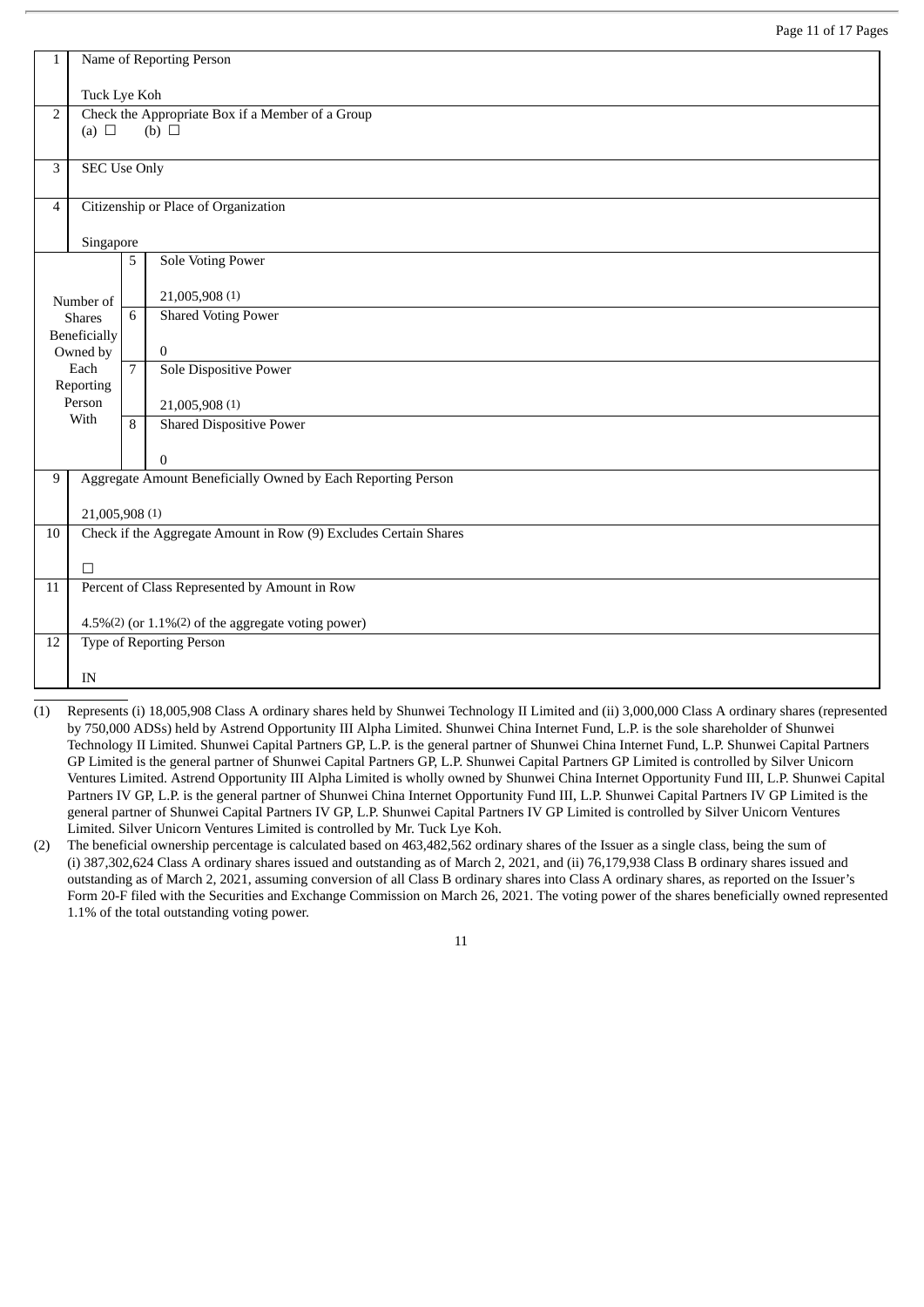| <b>Name of Issuer:</b>                                                                                                     |
|----------------------------------------------------------------------------------------------------------------------------|
| Agora, Inc.                                                                                                                |
| <b>Address of Issuer's Principal Executive Offices:</b>                                                                    |
| Floor 8, Building 12, Phase III of ChuangZhiTianDi, 333 Songhu Road, Yangpu District, Shanghai, People's Republic of China |
| <b>Name of Person Filing:</b>                                                                                              |
| (i) Shunwei Technology II Limited;                                                                                         |
| (ii) Shunwei China Internet Fund, L.P.;                                                                                    |
| (iii) Shunwei Capital Partners GP, L.P.;                                                                                   |
| (iv) Shunwei Capital Partners GP Limited;                                                                                  |
| (v) Astrend Opportunity III Alpah Limited                                                                                  |
| (vi) Shunwei China Internet Opportunity Fund III, L.P.                                                                     |
| (vii) Shunwei Capital Partners IV GP, L.P.                                                                                 |
| (viii) Shunwei Capital Partners IV GP Limited                                                                              |
| (ix) Silver Unicorn Ventures Limited, and                                                                                  |
| (x) Tuck Lye Koh (collectively, the "Reporting Persons").                                                                  |
| Address of Principal Business Office or, if none, Residence:                                                               |
| The addresses of the Reporting Persons are:                                                                                |
| For Shunwei Technology II Limited                                                                                          |
| Vistra Corporate Services Center,                                                                                          |
| Wickhams Cay II, Road Town, Tortola, VG 1110,                                                                              |
| <b>British Virgin Islands</b>                                                                                              |
| For Shunwei China Internet Fund, L.P.                                                                                      |
| <b>Walker House</b>                                                                                                        |
| 87 Mary Street                                                                                                             |
| George Town, Grand Cayman KY1-9005                                                                                         |
| Cayman Islands                                                                                                             |
| For Shunwei Capital Partners GP, L.P.                                                                                      |
| <b>Walker House</b>                                                                                                        |
| 87 Mary Street                                                                                                             |
| George Town, Grand Cayman KY1-9005                                                                                         |
| Cayman Islands                                                                                                             |
| For Shunwei Capital Partners GP Limited                                                                                    |
| <b>Walker House</b>                                                                                                        |
| 87 Mary Street                                                                                                             |
| George Town, Grand Cayman KY1-9005                                                                                         |
| Cayman Islands                                                                                                             |
| For Astrend Opportunity III Alpha Limited                                                                                  |

Page 12 of 17 Pages

Vistra Corporate Services Center,

Wickhams Cay II, Road Town, Tortola, VG 1110, British Virgin Islands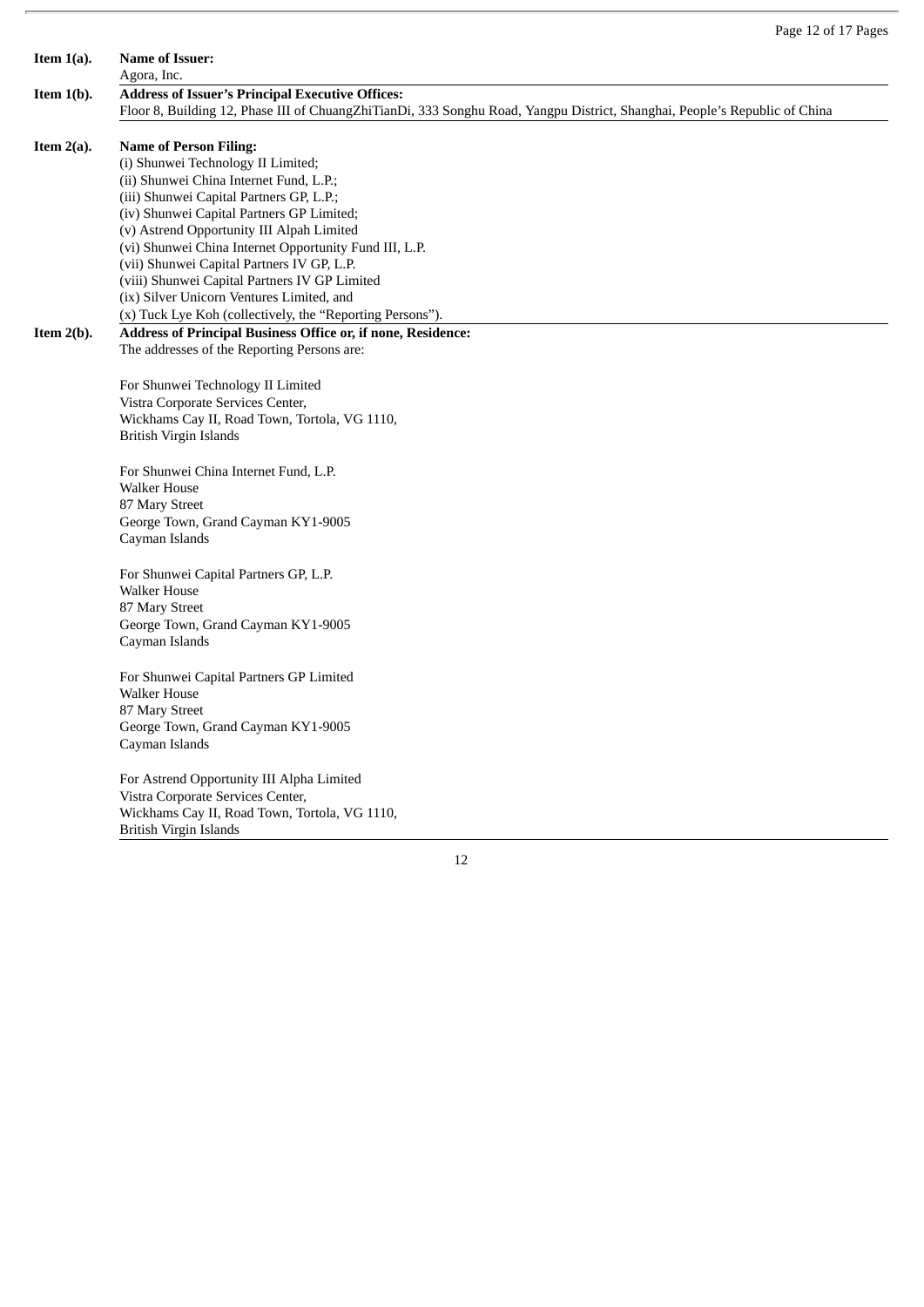For Shunwei China Internet Opportunity Fund III, L.P. c/o Campbells Corporate Services Limited Floor 4, Willow House Cricket Square, Grand Cayman KY1-9010 Cayman Islands

For Shunwei Capital Partners IV GP, L.P. Walker House c/o Campbells Corporate Services Limited Floor 4, Willow House Cricket Square, Grand Cayman KY1-9010 Cayman Islands

For Shunwei Capital Partners IV GP Limited c/oWalker House 87 Mary Street George Town, Grand Cayman KY1-9005 Cayman Islands

For Silver Unicorn Ventures Limited Vistra Corporate Services Center, Wickhams Cay II, Road Town, Tortola, VG 1110, British Virgin Islands

For Mr. Tuck Lye Koh 32D Watten Rise, Singapore 286651

#### **Item 2(c) Citizenship:**

Shunwei Technology II Limited – British Virgin Islands Shunwei China Internet Fund, L.P. – Cayman Islands Shunwei Capital Partners GP, L.P. – Cayman Islands Shunwei Capital Partners GP Limited – Cayman Islands Astrend Opportunity III Alpha Limited – British Virgin Islands Shunwei China Internet Opportunity Fund III, L.P. – Cayman Islands Shunwei Capital Partners IV GP, L.P. – Cayman Islands Shunwei Capital Partners IV GP Limited – Cayman Islands Silver Unicorn Ventures Limited – British Virgin Islands Tuck Lye Koh – Singapore

#### **Item 2(d). Title of Class of Securities:**

Class A ordinary shares, par value US\$0.0001 per share, of the Issuer.

The Issuer's ordinary shares consist of Class A ordinary shares and Class B ordinary shares. Each holder of Class A ordinary shares is entitled to one vote per share and each holder of Class B ordinary shares is entitled to 20 votes per share, on all matters submitted to shareholders for vote. Class B ordinary shares are convertible at any time by the holder thereof into Class A ordinary shares on a one-for-one basis. Class A ordinary shares are not convertible into Class B ordinary shares under any circumstances.

#### **Item 2(e). CUSIP Number:**

00851L103

This CUSIP number applies to the American depositary shares of the Issuer, each representing two Class A ordinary shares of the Issuer.

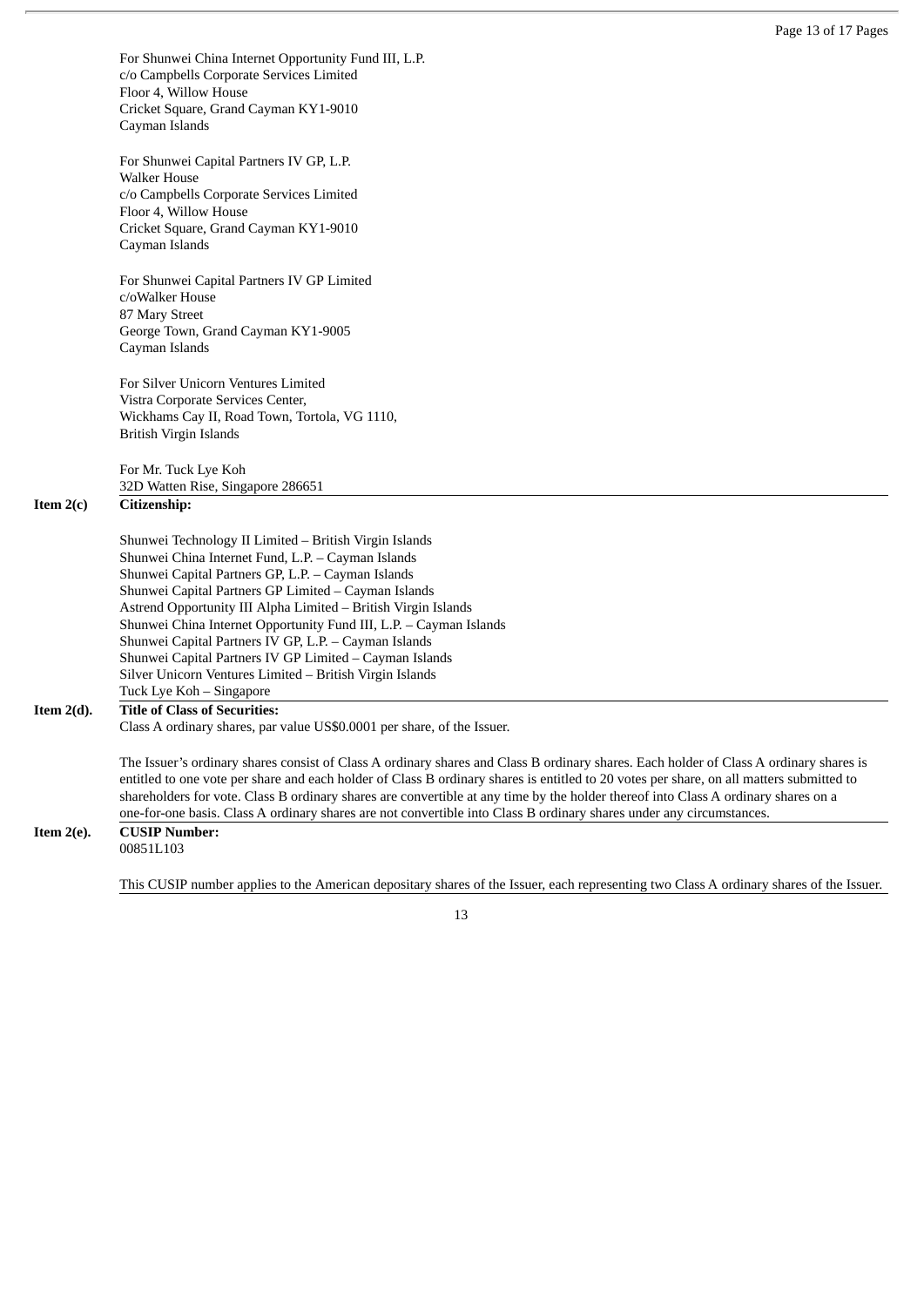**Percentage** 

#### Item 3. If this statement is filed pursuant to §§ 240.13d-1(b), or 240.13d-2(b) or (c), check whether the persons filing is a:

Not applicable

#### **Item 4. Ownership:**

The following information with respect to the ownership of Class A ordinary shares by the Reporting Persons filing this statement on Schedule 13G is provided as of December 31, 2021:

| Reporting<br>Persons                                      | <b>Sole Voting</b><br>Power | Shared<br><b>Voting</b><br>Power) | Sole<br><b>Dispositive</b><br>Power | Shared<br><b>Dispositive</b><br>Power | <b>Beneficial</b><br>Ownership | Percentage<br>of Class A<br>Ordinary<br>Shares(1) | Percentage<br>of Total<br><b>Ordinary</b><br>Shares(1) | <b>Регсента</b> ре<br>of the<br>Aggregate<br><b>Voting</b><br>Power(2) |
|-----------------------------------------------------------|-----------------------------|-----------------------------------|-------------------------------------|---------------------------------------|--------------------------------|---------------------------------------------------|--------------------------------------------------------|------------------------------------------------------------------------|
| Shunwei Technology II Limited <sup>(3)</sup>              | 18,005,908                  | $\theta$                          | 18.005.908                          | $\Omega$                              | 18,005,908                     | 3.9%                                              | 3.9%                                                   | $0.9\%$                                                                |
| Shunwei China Internet Fund, L.P.(3)                      | 18,005,908                  | $\mathbf{0}$                      | 18.005.908                          | $\bf{0}$                              | 18.005.908                     | 3.9%                                              | 3.9%                                                   | $0.9\%$                                                                |
| Shunwei Capital Partners GP, L.P. (3)                     | 18,005,908                  | $\boldsymbol{0}$                  | 18.005.908                          | 0                                     | 18,005,908                     | 3.9%                                              | 3.9%                                                   | $0.9\%$                                                                |
| Shunwei Capital Partners GP Limited (3)                   | 18,005,908                  | $\mathbf{0}$                      | 18.005.908                          | $\mathbf{0}$                          | 18.005.908                     | 3.9%                                              | 3.9%                                                   | 0.9%                                                                   |
| Astrend Opportunity III Alpha Limited <sup>(4)</sup>      | 3,000,000                   | $\mathbf{0}$                      | 3,000,000                           | $\mathbf{0}$                          | 0                              | 0.8%                                              | 0.6%                                                   | $0.2\%$                                                                |
| Shunwei China Internet Opportunity<br>Fund III, $L.P.(4)$ | 3.000.000                   | $\mathbf{0}$                      | 3.000.000                           | $\Omega$                              |                                | 0.8%                                              | 0.6%                                                   | $0.2\%$                                                                |
| Shunwei Capital Partners IV GP, L.P.(4)                   | 3.000.000                   | $\boldsymbol{0}$                  | 3.000.000                           | $\Omega$                              | $\Omega$                       | 0.8%                                              | 0.6%                                                   | 0.2%                                                                   |
| Shunwei Capital Partners IV GP Limited <sup>(4)</sup>     | 3.000.000                   | $\mathbf{0}$                      | 3.000.000                           | $\theta$                              |                                | 0.8%                                              | 0.6%                                                   | 0.2%                                                                   |
| Silver Unicorn Ventures Limited (3)(4)                    | 21,005,908                  | $\mathbf{0}$                      | 21.005.908                          | $\mathbf{0}$                          | 21,005,908                     | 5.4%                                              | 4.5%                                                   | 1.1%                                                                   |
| Tuck Lye Koh (3)(4)                                       | 21,005,908                  | $\bf{0}$                          | 21,005,908                          | $\Omega$                              | 21,005,908                     | 5.4%                                              | 4.5%                                                   | 1.1%                                                                   |

<sup>(1)</sup> The beneficial ownership percentage is calculated based on 463,482,562 ordinary shares of the Issuer as a single class, being the sum of (i) 387,302,624 Class A ordinary shares issued and outstanding as of March 2, 2021, and (ii) 76,179,938 Class B ordinary shares issued and outstanding as of March 2, 2021, assuming conversion of all Class B ordinary shares into Class A ordinary shares, as reported on the Issuer's Form 20-F filed with the Securities and Exchange Commission on March 26, 2021.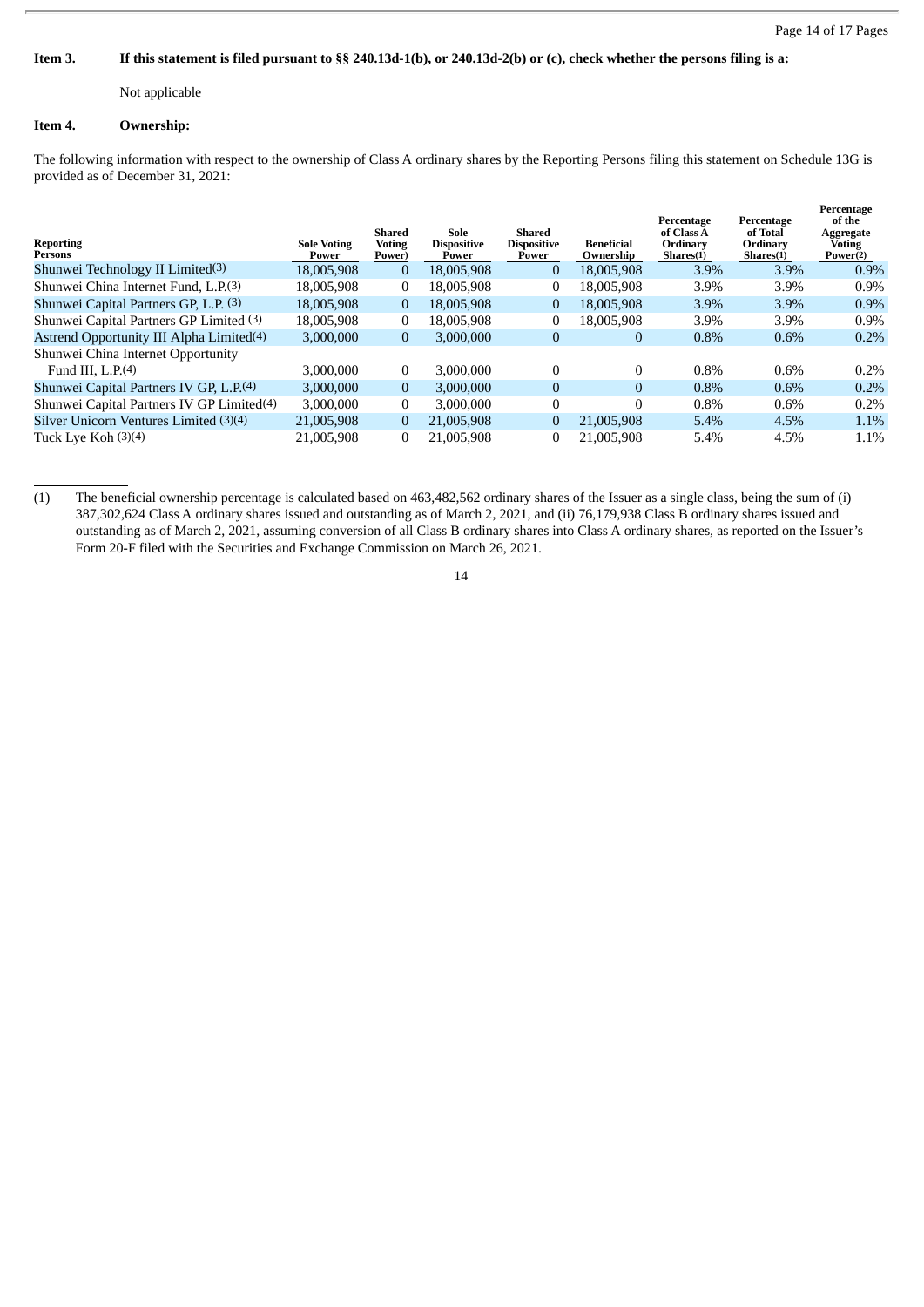- (2) The percentage of voting power is calculated by dividing the voting power beneficially owned by each Reporting Person by the voting power of all of the Issuer's Class A ordinary shares and Class B ordinary shares as a single class. Each Class A ordinary share is entitled to one vote and each Class B ordinary share is entitled to 20 votes, on all matters submitted to them for vote.
- (3) Shunwei China Internet Fund, L.P. is the sole shareholder of Shunwei Technology II Limited. Shunwei Capital Partners GP, L.P. is the general partner of Shunwei China Internet Fund, L.P. Shunwei Capital Partners GP Limited is the general partner of Shunwei Capital Partners GP, L.P. Shunwei Capital Partners GP Limited is controlled by Silver Unicorn Ventures Limited, which is controlled by Mr. Tuck Lye Koh.
- (4) Astrend Opportunity III Alpha Limited is wholly owned by Shunwei China Internet Opportunity Fund III, L.P. Shunwei Capital Partners IV GP, L.P. is the general partner of Shunwei China Internet Opportunity Fund III, L.P. Shunwei Capital Partners IV GP Limited is the general partner of Shunwei Capital Partners IV GP, L.P. Shunwei Capital Partners IV GP Limited is controlled by Silver Unicorn Ventures Limited. Silver Unicorn Ventures Limited is controlled by Mr. Tuck Lye Koh.

#### **Item 5. Ownership of Five Percent or Less of a Class:**

If this statement is being filed to report the fact that as of the date hereof the reporting person has ceased to be the beneficial owner of more than 5 percent of the class of securities, check the following  $\boxtimes$ .

This filing constitutes an exit filing as each of Shunwei Technology II Limited, Shunwei China Internet Fund, L.P., Shunwei Capital Partners GP, L.P., Shunwei Capital Partners GP Limited, Silver Unicorn Ventures Limited, and Tuck Lye Koh has ceased to be the beneficial owner of more than 5 percent of the referenced class of securities.

- **Item 6.** Ownership of More than Five Percent on Behalf of Another Person: Not applicable
- Item 7. Identification and Classification of the Subsidiary Which Acquired the Security Being Reported on By the Parent Holding **Company or Controlling Person:** Not applicable
- **Item 8. Identification and Classification of Members of the Group:** Not applicable
- **Item 9. Notice of Dissolution of Group:** Not applicable
- **Item 10. Certifications:** Not applicable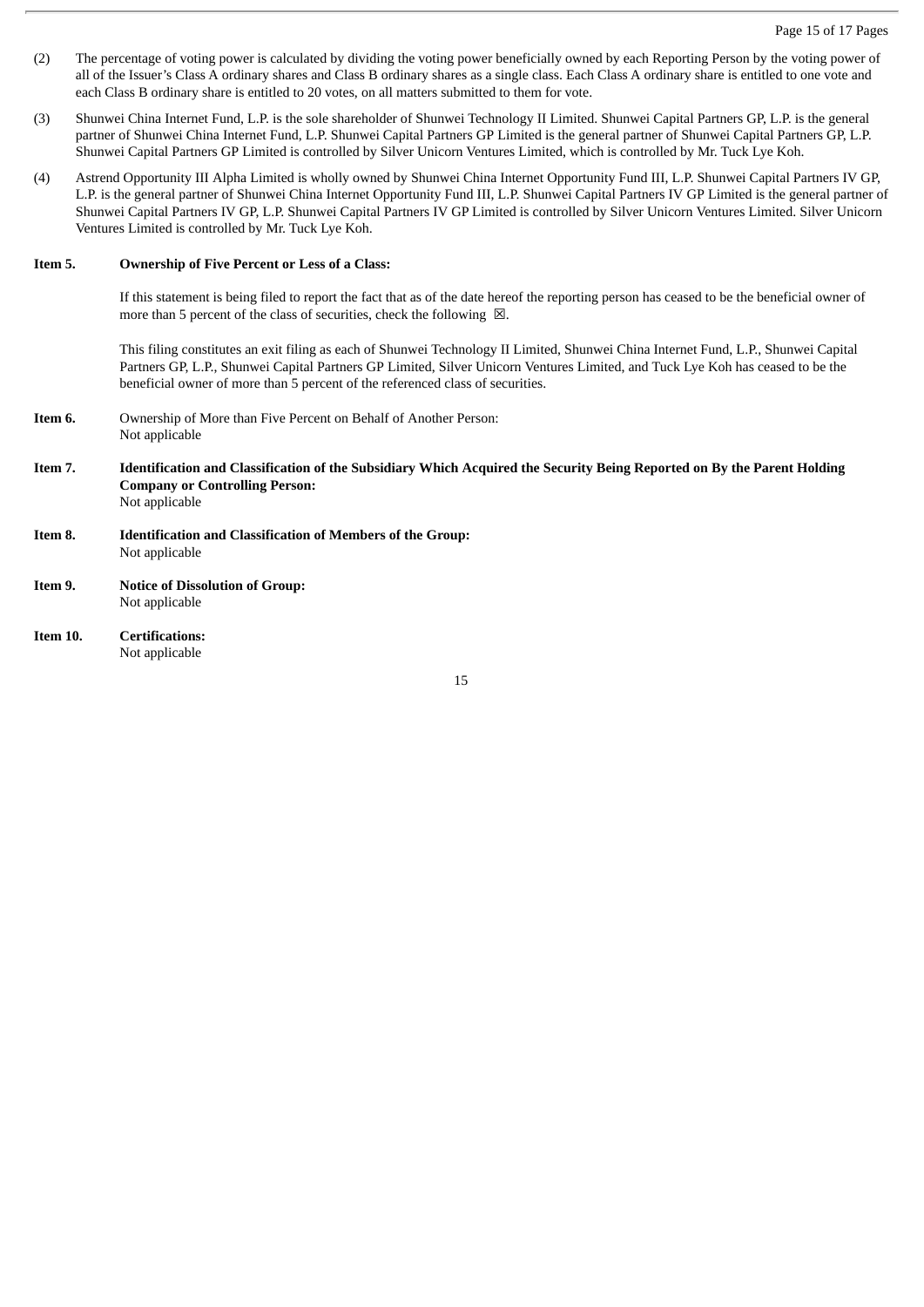### **LIST OF EXHIBITS**

**Description** 

# Exhibit<br>No.

99.1\* Joint Filing Agreement by and among the Reporting Persons dated February 7, 2021

\* Previous filed